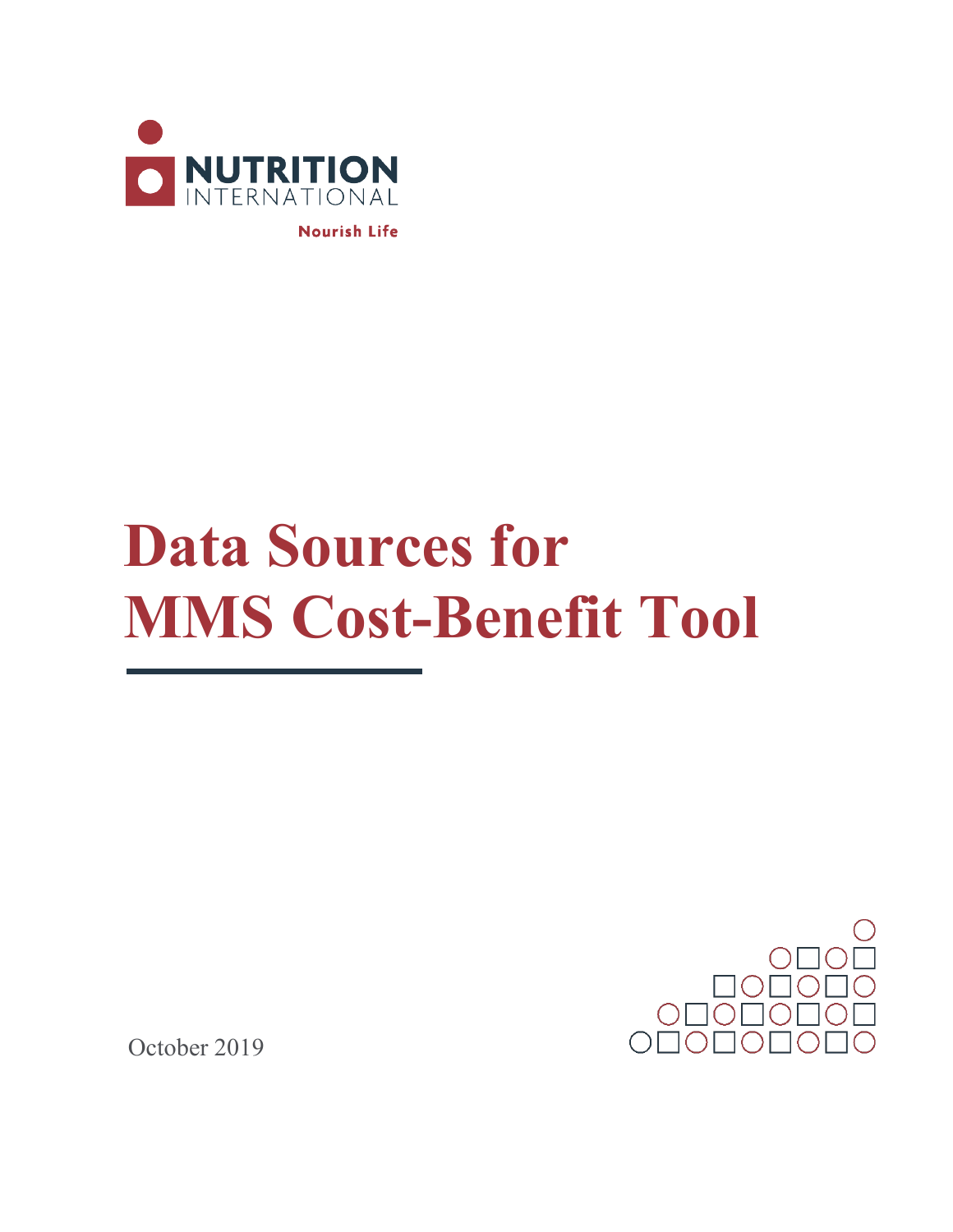This document lists the data sources that were used to generate the pre-loaded reports in the *[MMS Cost-Benefit Tool](http://www.nutritionintl.org/mms-cost-benefit-tool/)*. It also serves as a guideline on recommended data sources for each parameter in the tool's *custom interface*. Users are welcome to use the *custom interface* to input information from other preferred data sources. For more information, please contact: [MoMs@NutritionIntl.org](mailto:MoMs@NutritionIntl.org)

| <b>Parameter</b>                                                    | <b>Data Source</b>                                                                                                                                                                                                                                                                                                                                                                           |
|---------------------------------------------------------------------|----------------------------------------------------------------------------------------------------------------------------------------------------------------------------------------------------------------------------------------------------------------------------------------------------------------------------------------------------------------------------------------------|
| Population (of pregnant<br>women)                                   | The population of pregnant women in the intervention area is calculated by multiplying the (i) Total Population<br>* (ii) the Crude Birth Rate                                                                                                                                                                                                                                               |
| <b>Total Population</b><br>(i)<br>(thousands)                       | United Nations, Department of Economic and Social Affairs, Population Division (2019). World Population<br>Prospects 2019, Online Edition.Rev.1. Total population (both sexes combined) by region, subregion and<br>country, annually for 1950-2100. (2018 Estimate). Available from:<br>https://population.un.org/wpp/Download/Standard/Population/ [Accessed 3rd August 2019].             |
| <b>Crude Birth Rate</b><br>(ii)<br>(births per 1,000<br>population) | United Nations, Department of Economic and Social Affairs, Population Division (2019). World Population<br>Prospects 2019, Online Edition. Rev.1. Fertility: Crude Birth Rate by region, subregion and country, 1950-2100<br>(births per 1,000 population) (Selection: 2015-2020). Available from:<br>https://population.un.org/wpp/Download/Standard/Fertility/ [Accessed 3rd August 2019]. |
| IFA supplement costs (2016)<br>USD)                                 | UNICEF. 2018 UNICEF Supply Catalogue. Available from: https://supply.unicef.org/all-<br>materials/pharmaceuticals/minerals-vitamins.html (IFA: Product No. S1550005) [Accessed 7 <sup>th</sup> September<br>2019].                                                                                                                                                                           |
| MMS supplement costs<br>$(2016$ USD)                                | UNICEF. 2018 UNICEF Supply Catalogue. Available from: https://supply.unicef.org/all-<br>materials/pharmaceuticals/minerals-vitamins.html (MMS: Product No. S1580101) [Accessed 7th September<br>2019].                                                                                                                                                                                       |
| Source of health effects<br>Keats et al. 2019<br>(Cochrane)         | Keats EC, Haider BA, Tam E, Bhutta ZA. Multiple-micronutrient supplementation for women during<br>pregnancy. Cochrane Database of Systematic Reviews. 2019: Issue 3. Art. No: CD004905. Available from:<br>DOI:10.1002/14651858.CD004905.pub6._2009.                                                                                                                                         |
| Source of health effects<br>Smith et al. 2017 (Lancet)              | Smith, ER, Shankar AH, Wu LS-F, Said A, Seth A-A, Hasmot A, Rina A et al. Modifiers of the effect of<br>maternal multiple micronutrient supplementation on stillbirth, birth outcomes, and infant mortality: a meta-<br>analysis of individual patient data from 17 randomised trials in low-income and middle-income countries.<br>Lancet Glob. Health. 2017; 5: e1090-e1100.               |
| Cost effectiveness                                                  | Leech AA, Kim DD, Cohen JT, Neumann PJ. Use and Misuse of Cost-Effectiveness Analysis Thresholds in<br>Low- and Middle-Income Countries: Trends in Cost-per-DALY Studies. Tufts Medical Center, 2018; Boston,<br>MA, USA. Available from: doi.org/10.1016/j.jval.2017.12.016.                                                                                                                |
| <b>Gross Domestic Product</b><br>(GDP) per capita                   | The World Bank International Comparisons Database 2019. GDP per capita, PPP (constant 2011<br>International \$) (Selected Year: 2018). Available from:<br>https://data.worldbank.org/indicator/NY.GDP.PCAP.PP.KD [Accessed 3rd August 2019].                                                                                                                                                 |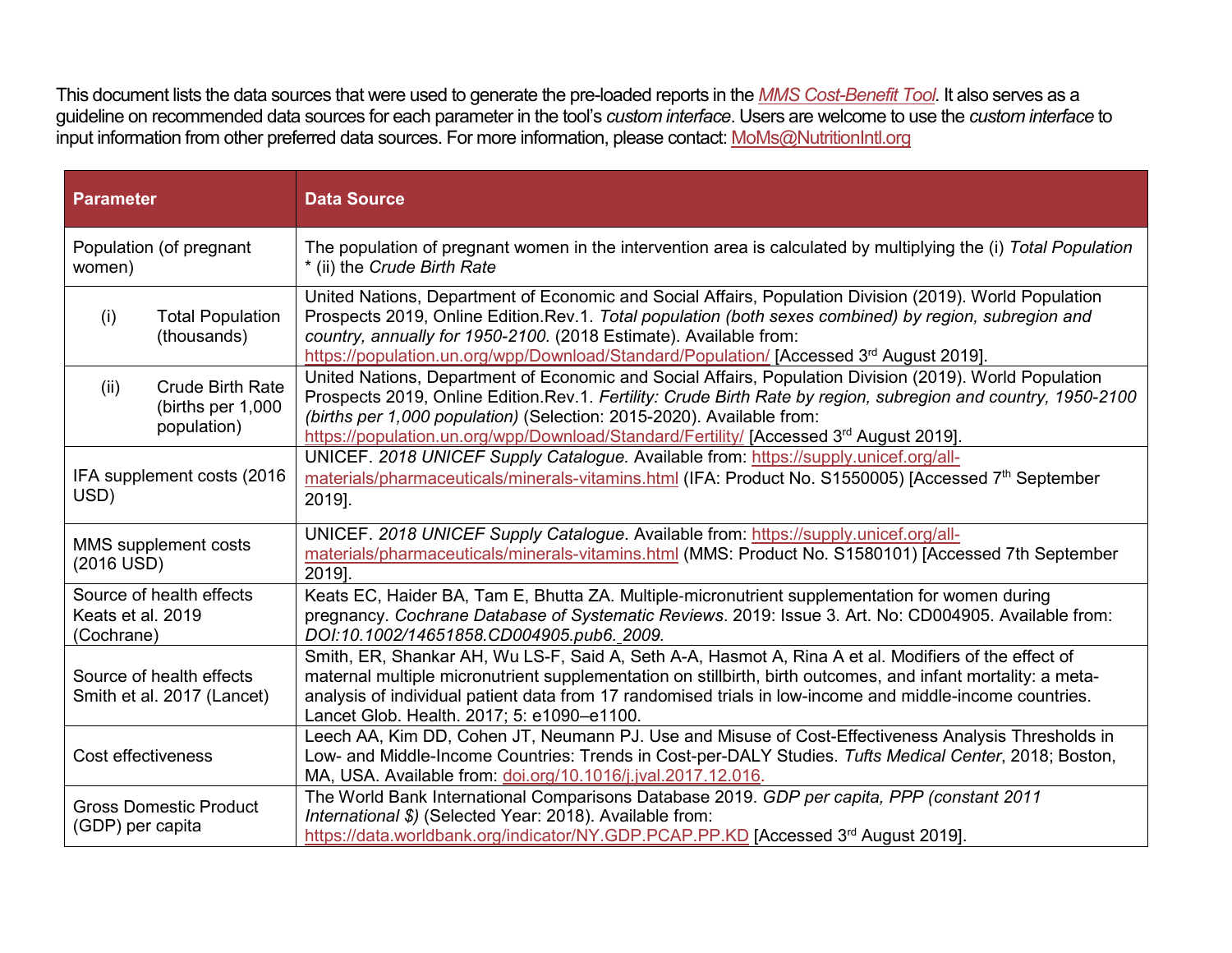| <b>Parameter</b>                                            | <b>Data Source</b>                                                                                                                                                                                                                                                                                                                                                                                          |
|-------------------------------------------------------------|-------------------------------------------------------------------------------------------------------------------------------------------------------------------------------------------------------------------------------------------------------------------------------------------------------------------------------------------------------------------------------------------------------------|
| Value of statistical life (2015)<br>USD)                    | Viscusi WK, and Masterman CJ. Income Elasticities and Global Values of a Statistical Life. Journal of Benefit-<br>Cost Analysis. 2017;8 (2): 226-50. Available from: https://law.vanderbilt.edu/phd/faculty/w-kip-<br>viscusi/355 Income Elasticities and Global VSL.pdf [Accessed 3rd August 2019]                                                                                                         |
| Life expectancy at birth                                    | United Nations, Department of Economic and Social Affairs, Population Division (2019). World Population<br>Prospects 2019, Online Edition. Life Expectancy at birth, both sexes. (Selection: 2015-2020). Available from:<br>https://population.un.org/wpp/Download/Standard/Mortality/ [Accessed 3rd August 2019]                                                                                           |
| Life Expectancy at median<br>age of first pregnancy         | Requires the (i) median age of first pregnancy for the country of interest, use this estimate as the Age Group<br>for the (ii) Life Tables, Expectation of life at age X (Select: Female, Year:2016).                                                                                                                                                                                                       |
| Median age of<br>(i)<br>first pregnancy                     | Demographic Health Surveys (DHS). The DHS Program STAT compiler. (Median age at first birth for women).<br>Available from: https://statcompiler.com/en/ [Accessed 3rd August 2019].                                                                                                                                                                                                                         |
| Expectation of<br>(ii)<br>life at age X                     | World Health Organization (WHO). Global Health Observatory data repository, Life Tables by Country<br>(Updated: 2018). Available from: http://apps.who.int/gho/data/view.main.60550?lang=en [Accessed 3 <sup>rd</sup> August<br>2019].                                                                                                                                                                      |
| Sex ratio at birth                                          | United Nations, Department of Economic and Social Affairs, Population Division (2019). World Population<br>Prospects 2019, Online Edition.Rev.1. Fertility: Sex ratio at birth by region, subregion and country, 1950-2100<br>(male births per female births) (Selection: 2015-2020). Available from:<br>https://population.un.org/wpp/Download/Standard/Fertility/ [Accessed 3 <sup>rd</sup> August 2019]. |
| <b>Stillbirth</b><br>per 1,000 births                       | Blencowe H, Cousens S, Jassir FB, Say L, Chou D, Mathers C et al. National, regional, and worldwide<br>estimates of stillbirth rates in 2015, with trends from 2000: a systematic analysis. Lancet Glob Health. 2016;<br>Feb;4(2):e98-e108. Available from: doi: 10.1016/S2214-109X(15)00275-2. Epub 2016.                                                                                                  |
| Neonatal mortality (female)<br>per 1,000 live female births | Demographic Health Surveys (DHS). The DHS Program Publications. (Search: neonatal mortality; Child's<br>sex:female). Available from: https://dhsprogram.com/publications/index.cfm.                                                                                                                                                                                                                         |
| Neonatal mortality (male)<br>per 1,000 live male births     | Demographic Health Surveys (DHS). The DHS Program Publications. (Search: neonatal mortality; Child's<br>sex:male). Available from: https://dhsprogram.com/publications/index.cfm.                                                                                                                                                                                                                           |
| Neonatal mortality (total)<br>per 1,000 live births         | United Nations Inter-agency Group for Child Mortality Estimation (2019). Neonatal Mortality Rate-Total.<br>(Select: Country, Reference Year: 2018). Available from: https://childmortality.org/data [Accessed: 7 <sup>th</sup><br>September 2019].                                                                                                                                                          |
| Infant mortality (total)<br>per 1,000 live births           | United Nations Inter-agency Group for Child Mortality Estimation (2019). Infant Mortality Rate-Total. (Select:<br>Country, Reference Year: 2018). Available from: https://childmortality.org/data [Accessed: 7 <sup>th</sup> September<br>2019].                                                                                                                                                            |